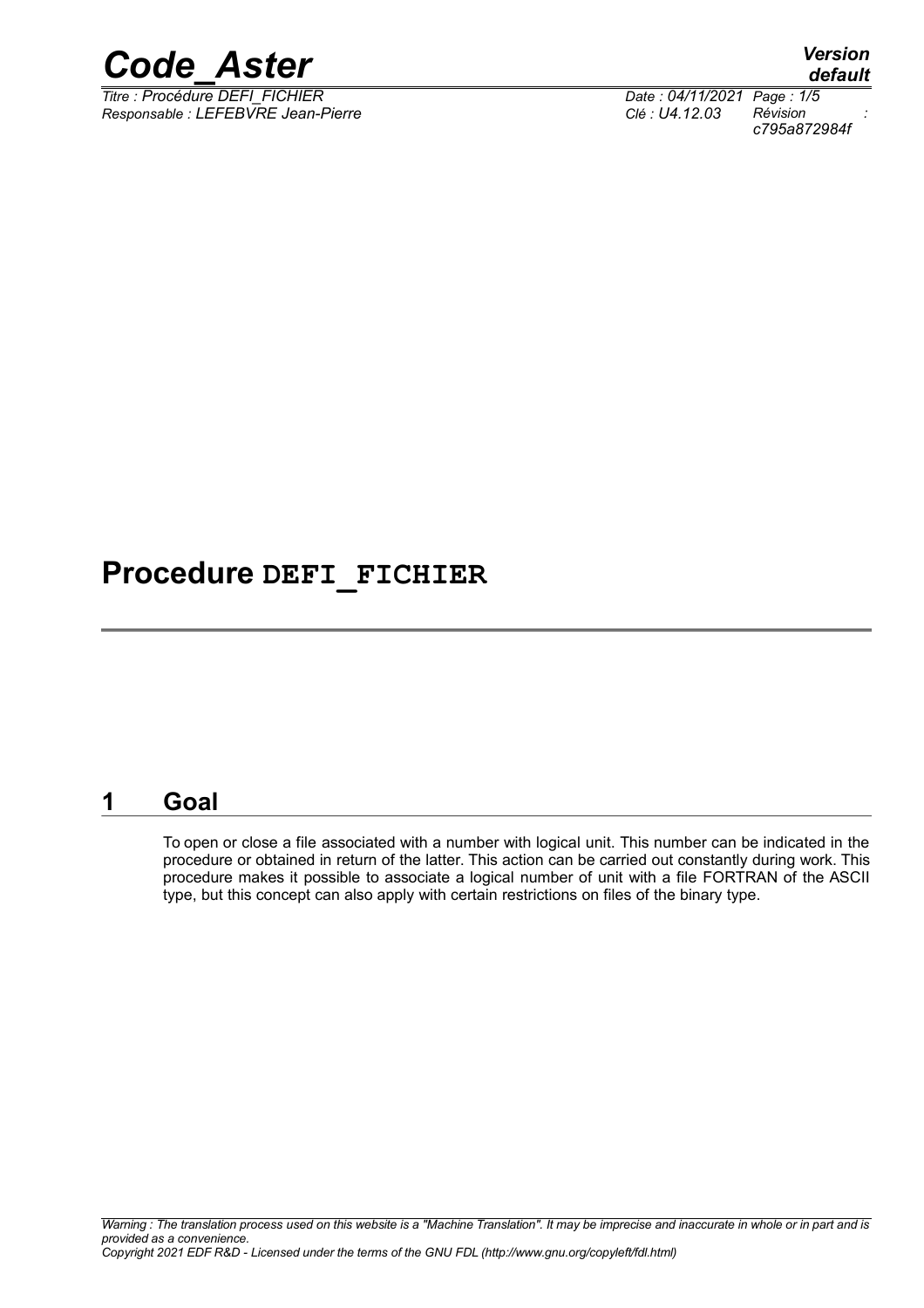# *Code\_Aster Version*

*Titre : Procédure DEFI\_FICHIER Date : 04/11/2021 Page : 2/5 Responsable : LEFEBVRE Jean-Pierre Clé : U4.12.03 Révision :*

*c795a872984f*

#### **2 Syntax**

[nfic [whole] =] DEFI\_FICHIER (

| ♦ | ACTION           |                                               | $=$ / 'TO ASSOCIATE',<br>/ 'TO RELEASE',<br>/ 'TO RESERVE', |        | [DEFECT] |
|---|------------------|-----------------------------------------------|-------------------------------------------------------------|--------|----------|
| ♦ | FILE = $nomfic,$ |                                               |                                                             | [K255] |          |
| ♦ | UNIT             | $=$ numul,                                    |                                                             |        | $[1]$    |
| ♦ | TYPE             | $=$ / 'ASCII',<br>/ $'$ FREE',<br>/ 'BINARY', |                                                             |        | [DEFECT] |
| ♦ | ACCESS           | $=$ $/$ 'NEW',<br>/ 'OLD',                    | / 'SUSPENDS',                                               |        | [DEFECT] |
| ♦ | INFORMATION      | $\overline{2}$                                | $=$ / 1,                                                    |        |          |
|   |                  |                                               |                                                             |        |          |

The obligatory or optional character of certain operands depends on the presence or the value associated with the keywords indicated previously.

This operator has the characteristic to function at the same time like an order by providing a result of the whole type reusable behind a keyword of a further order, that is to say like a procedure.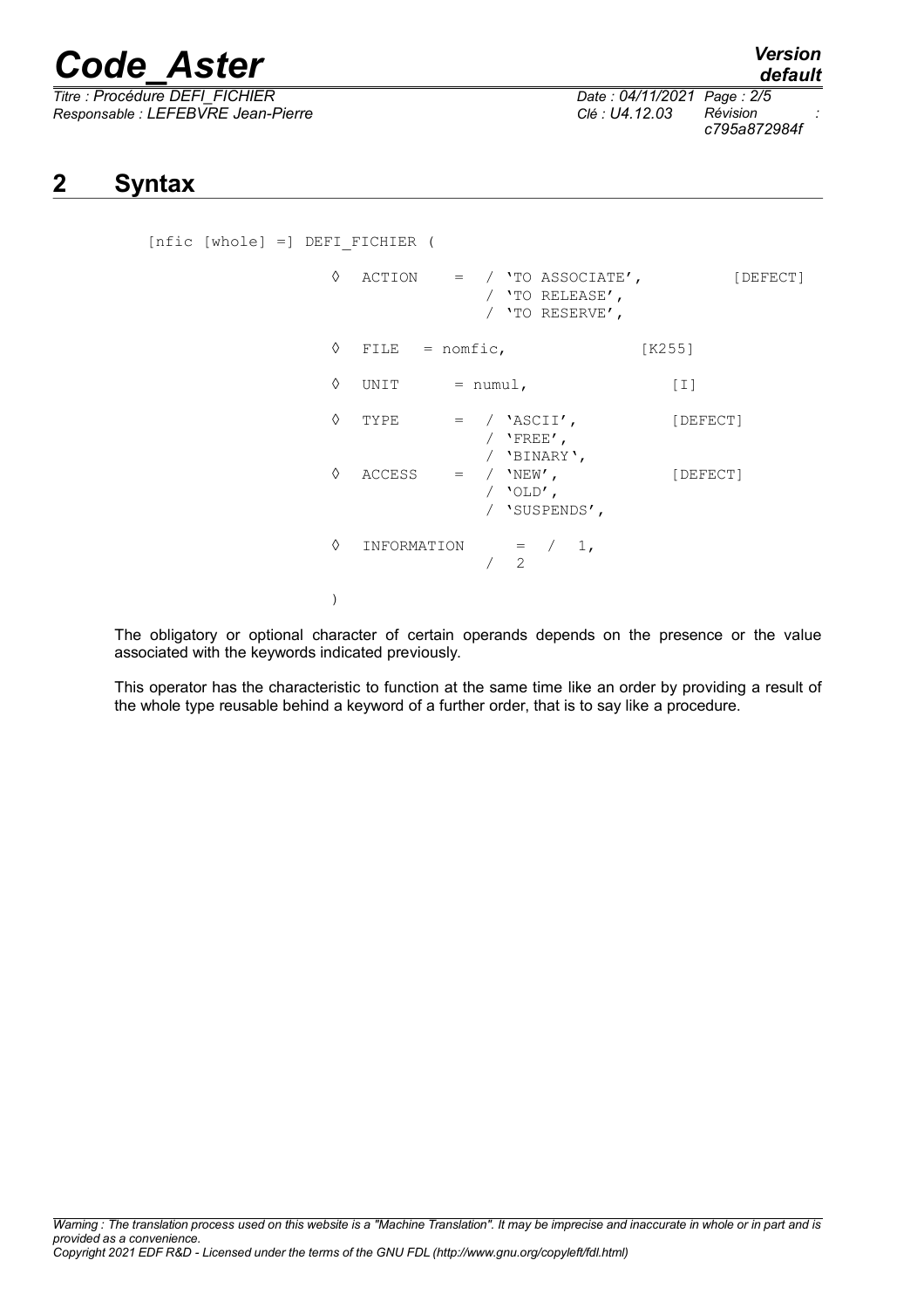## *Code\_Aster Version*

*Titre : Procédure DEFI\_FICHIER Date : 04/11/2021 Page : 3/5 Responsable : LEFEBVRE Jean-Pierre Clé : U4.12.03 Révision :*

*c795a872984f*

#### **3 Operation of DEFI\_FICHIER**

Inputs/outputs on the ASCII files since *Code\_Aster* are realized for the majority, using instructions FORTRAN using the concept of**logical unit,** it is a variable entirety from 1 to 99 associate using an instruction of the "open" type to a file. By default this number xx is associated with the name fort.xx, but it is possible to associate it with an unspecified file name. The logical number of unit is used in the interface of access to the code astk to recopy the files as starter and in exit.

In the command file *Aster* the various operators carrying out of the readings or the writings admit the keyword UNIT like argument.

logical unit 6 is reserved by the code at the time of the phase of initialization. It is not authorized to modify this number oflogical unit 6 which makes it possible to trace the course of an execution.

| logical unit | $\vert$ name of the file $\vert$ authorized | modification |
|--------------|---------------------------------------------|--------------|
|              | MESSAGE                                     | not          |

The user can wish to add or **to modify** associations using the procedure DEFI\_FICHIER to use for example new file names, to print certain results or to differently gather them in files. Procedure DEFI\_FICHIER allows moreover to directly indicate the file of the ASCII type which will be associated with the specified logical unit. It can be specified either by a name in absolute (limited to 255 characters) if the file is localised on the machine, or by a relative name in an agreed repertoire  $(./REPEIN OF ./REPE OUT)$  when the interface takes care of the distant and total transfer of the whole of the files located under the repertoire (standard repe in astk). One OPEN Named FORTRAN is then carried out on the files of the ASCII type. The order makes it possible of more than position either at the top of file, or at the end of the file.

The code manages in-house a structure of data gathering the unit of associations logical unit – file name – type of file - type of access.

#### **4 Operands**

The modifications of association unit logic-name of file relates to the files of **exit** and of**entry**.

#### **4.1 Operand ACTION**

ACTION = 'TO ASSOCIATE'

The logical number of unit is associated, when that is allowed, the name defined behind the keyword  $FILE$  if it is indicated, with the name  $fort.xx$  if not.

It is not possible to redefine associations of the logical numbers 6 and 9.

◊ ACTION = 'TO RELEASE'

The logical number of unit is released, it is not more licit to use this number of unit, the associated file, when it is of ASCII type, is the object of an order of closing using instruction FORTRAN CLOSED. It then becomes possible to re-use the logical number of unit with an action of the type 'TO RELEASE'. This mechanism is essential if L' one wants to be able D-to immediately exploit the contents of the file associated in the command file in progress, indeed the buffers must be completely emptied and the file must be able to be accessible, possibly at the time of a call to a software since an order python of the type os.system.

◊ ACTION = 'TO RESERVE'

This kind of action is used in the macros orders and makes it possible to avoid the conflicts of logical number of unit between FORTRAN and python.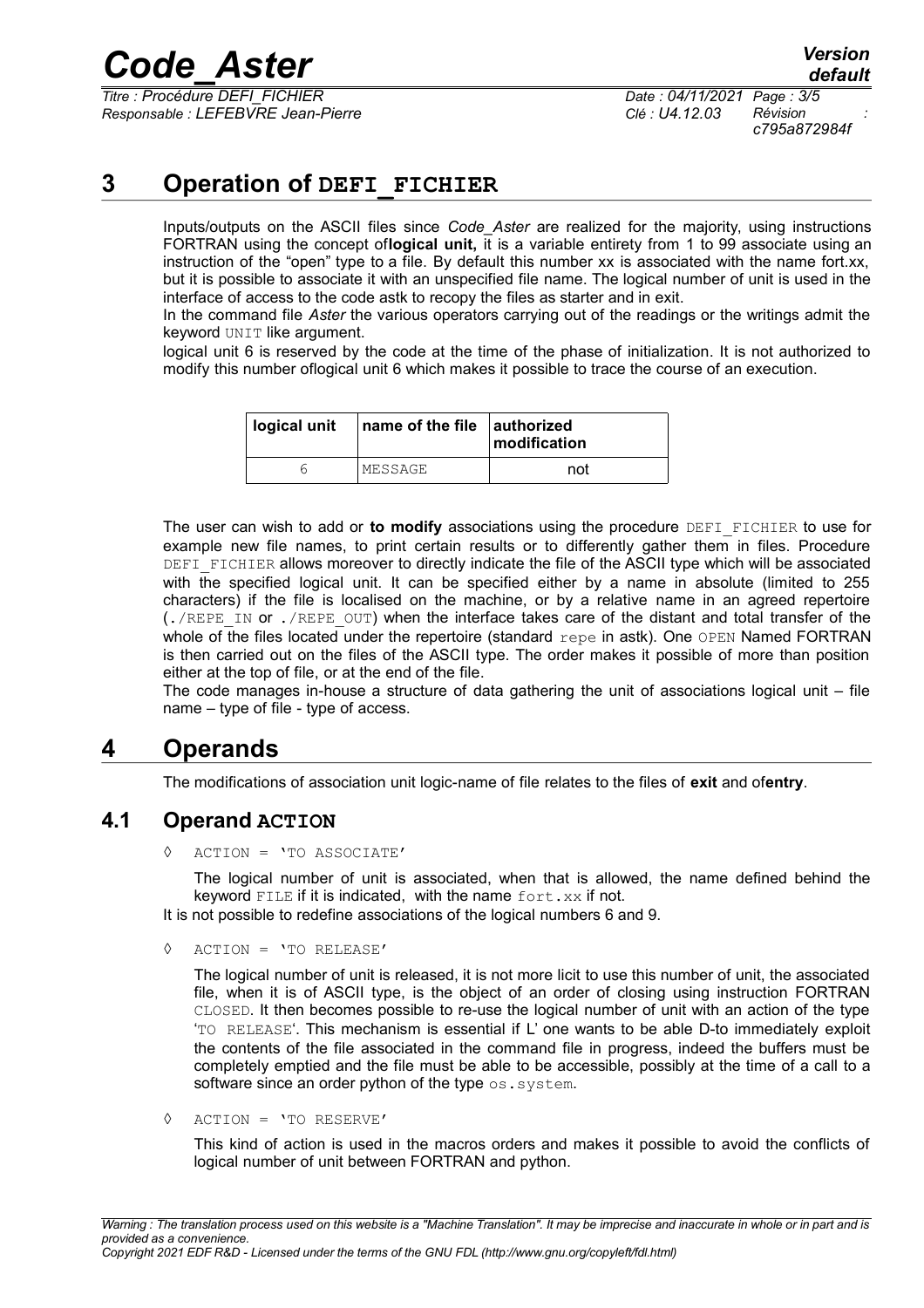*Responsable : LEFEBVRE Jean-Pierre Clé : U4.12.03 Révision :*

*Titre : Procédure DEFI\_FICHIER Date : 04/11/2021 Page : 4/5 c795a872984f*

> The logical number of unit is associated, when that is allowed, the name defined behind the keyword FILE if it is indicated, with the name  $fort.xx$  if not. There is no instruction of the OPEN type carried out, with load for the macro order to carry out the various actions necessary.

#### **4.2 Operand FILE**

◊ FILE = nomfic

Physical name of the file (< 255 characters) which one wishes to associate with a logical unit. This file will be created under the repertoire of execution of the code, but one can directly indicate a file name (respecting UNIX conventions) in the repertoire of the user. Under the repertoire of execution, it is possible to use an additional level of tree structure of conventional name REPE\_IN (data files) or REPE\_OUT (files of results) recognized by the interface of access to the code astk. This name must be placed between quotes. Although they are not associated with a logical unit by an OPEN order FORTRAN, the binary files (for example MED) can be treated with this mechanism, it is necessary nevertheless to specify the type of access NEW or OLD to activate the recopy (by a call system since the code) since the data directory or repertoire as a result.

When the operand is absent, it is by default the file name  $fortull$  where ull is the number of unit which is associated with the logical unit definite behind UNIT.

For the files of the ASCII type, an instruction OPEN FORTRAN is carried out on the name associated with the logical unit.

#### **4.3 Operand UNIT**

◊ UNIT = numul

Number of logical unit associated, its value for the ASCII file opened by instructions lies between 1 and 99 included.

It is possible to re-use an already affected number but in this case it is necessary to take the precaution to release this last before. Certain numbers of logical units cannot be redefined since the orders Aster, it is the numbers 6 and 9 which are respectively allocated with the files MESSAGE and ERROR.

This number can be used then in all the orders Aster which have the operand UNIT (IMPR RESU, IMPR TABLE, IMPR FONCTION, etc).

The operand UNIT can sometimes be omitted, it is then the code which will choose to affect a number, according to the availabilities, it is then necessary imperatively to specify the operand FILE, the code is given the responsibility then in-house to associate the logical number of unit and the associated file. It is then possible to recover a whole value at exit of the operator.

#### **4.4 Operand TYPE**

◊ TYPE = 'ASCII'

The file associated with the logical unit is of ASCII type.

 $\Diamond$  TYPE = 'FREE'

The file associated with the logical unit is of unspecified type within the meaning of FORTRAN, that makes it possible to manage in a more flexible way the access to the file, this type is primarily used for the access to files MED. The logical unit is not really used in this case, but that makes it possible to have the convention of name fort.ul on the file and being able to easily transmit it through the interface of access to the code.

◊ TYPE = 'BINARY'

The file associated with the logical unit is of type BINARY.